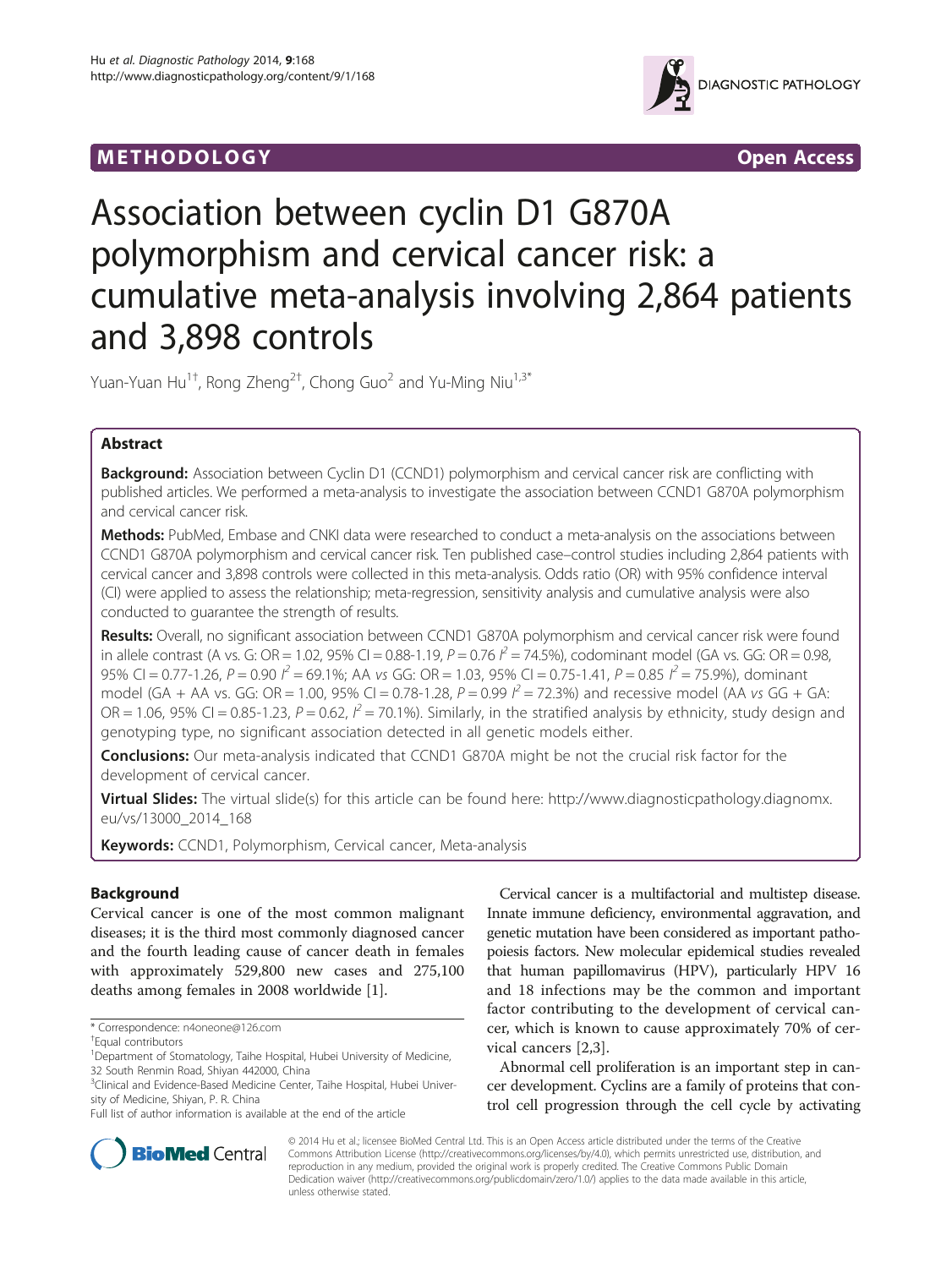cyclin-dependent kinase (CDK) enzymes [\[4](#page-6-0)]. Cyclin D1 (CCND1) is a major regulatory protein that serves a critical function in the transition from G1 to S phase by binding to CDK4 and CDK6 to promote cell cycle progression during cell division [[5](#page-6-0)]. Over-expression of CCND1 will induce tumor cells to pass the G1/S checkpoint of the cell cycle. Several studies have found that amplification of CCND1 and the aberrant expression of protein are associated with cell proliferation and poor prognosis in some cancers, such as head and neck cancer [[6\]](#page-6-0), lung cancer [\[7](#page-6-0)], and breast cancer [[8\]](#page-6-0).

Recently, molecular epidemiologic studies have directed considerable attention toward the association between genetic mutation and cancer susceptibility. Singlenucleotide polymorphisms (SNPs) are the most common type of genetic variation among people. The change in a nucleotide may alter gene functions and may influence protein expression, which could inhibit or promote cell proliferation and increase susceptibility to cancer development. In 1995, Betticher et al. [[9\]](#page-6-0) reported a synonymous SNP (G870A) in the CCND1 gene. The A allele has a longer half-life than the G allele and has been postulated to increase CCND1 level. Such increase promotes the proliferation of abnormal cells and the escape of these cells from apoptosis.

Catarino et al. published the first research about the association between CCND1 G870A polymorphism and cervical cancer risk in 2005 [\[10](#page-6-0)]. Since then, a large number of epidemiological studies have been conducted, but conclusions were inconsistent. In 2014, a recent meta-analysis was conducted by Wu et al., which only demonstrated that no significant association existed between CCND1 G870A polymorphism and cervical cancer risk. More detailed analysis on subgroup of study design, genotyping type and heterogeneity was not conducted [[11\]](#page-6-0). We therefore performed the comprehensive meta-analysis to clarify the relationship between the CCND1 G870A polymorphism and cervical cancer risk with all published studies.

## Methods

## Search strategy

Three electronic databases, including Pubmed, Embase, and China National Knowledge Infrastructure (CNKI), were searched with the terms "CCND1", "Cyclin D1", "cervical cancer", and "polymorphism" for studies published from 1995 to June 2014. Additional studies were identified through manual searches of the references of original studies or review articles on the topic of interest. Only studies published in English or Chinese were included. All studies selected for our meta-analysis met the following criteria: (a) observational (case–control or prospective) studies on the association between CCND1 G870A polymorphism and cervical cancer risk, (b) sufficient published data for estimating an odds ratio (OR) and 95% confidence interval (CI), and (c) the largest or most recent samples were selected when they overlapped with other studies.

#### Data extraction

Data from all included studies were extracted independently by two investigators (Niu and Zheng). The extracted data included the name of the first author, publication date, country of origin, sources of controls, racial descent of the study population (categorized as Asian, Caucasian, and Mixed), number of different genotypes, and Hardy-Weinberg equilibrium (HWE) in controls.

#### Statistical analysis

The strength of the association between CCND1 G870A polymorphism and cervical cancer was evaluated by ORs with 95% CI, comprised with allele contrast (A vs. G), codominant model (GA vs. GG, AA vs. GG), dominant model (GA + AA vs. GG), and recessive model (AA vs.  $GG + GA$ ). The HWE of the control group was assessed, and a P value of less than 0.05 was considered significant disequilibrium. Stratified analyses were used to evaluate ethnicity, study design, and genotyping type technique. Heterogeneity was explored with the use of a chi-squared test, and the quantity of heterogeneity was measured by the  $I^2$  statistic.  $I^2$  values of 25%, 50%, and 75% represent low, moderate, and high heterogeneity, respectively. The OR of each model was estimated by using the fixed-effects model (Mantel-Haenszel method) when  $I^2 \le 50\%$ ; otherwise, the random-effects model (DerSimonian and Laird method) was used. Meta-regression analyses were performed to assess potential covariates that can predict intertribal heterogeneity. Publication bias was assessed on the basis of modified Egger's bias test and Begg's funnel plot. Statistical analysis was performed by using STATA versions 11.0 (Stata Corporation, College Station, TX). Two-sided P value ( $P < 0.05$ ) was considered statistically significant.

## Results

## Study characteristic

A total of 25 possible articles were searched in Pubmed  $(n = 12)$  $(n = 12)$  $(n = 12)$ , Embase  $(n = 9)$ , and CNKI  $(n = 4)$  (Figure 1). Nine duplicates and three irrelevant references were excluded through abstract screening. Ten published case– control studies involving 2,864 patients with cervical cancer and 3,898 controls met our inclusion criteria [[10,12-](#page-6-0)[20\]](#page-7-0). The data included from each study on different populations are presented in Table [1](#page-2-0). Only two studies deviated from HWE in control populations [\[13](#page-6-0)[,15](#page-7-0)].

## Meta-analysis

Overall, no significant association was found between CCND1 G870A polymorphism and cervical cancer risk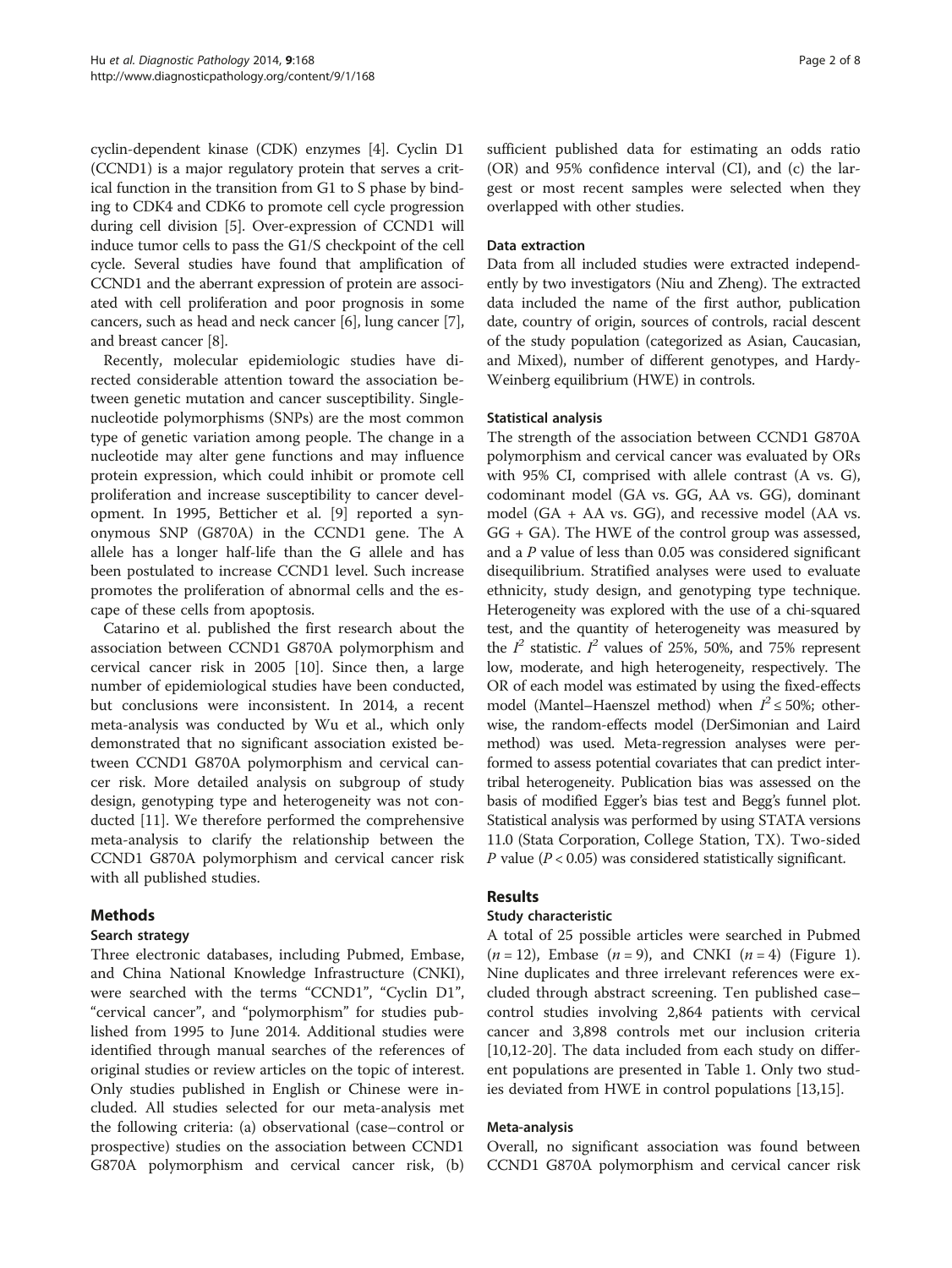<span id="page-2-0"></span>

in this meta-analysis (Table [2\)](#page-3-0). Values of ORs with 95% CI were as follows: allele contrast (A vs. G: OR = 1.02, 95%  $CI = 0.88 - 1.19$ ,  $P = 0.76$   $I^2 = 74.5\%$ ; codominant model (GA vs. GG: OR = 0.98, 95% CI = 0.77-1.26,  $P = 0.90$   $I^2 =$ 69.1%; AA  $vs$  GG: OR = 1.03, 95% CI = 0.75-1.41,  $P = 0.85$ 

 $I^2$  = 75.9%); dominant model (GA + AA vs. GG: OR = 1.00, 95% CI = 0.78-1.28,  $P = 0.99$   $I^2 = 72.3$ %, Figure [2\)](#page-4-0); and recessive model (AA vs GG + GA: OR = 1.06, 95% CI = 0.85- 1.23,  $P = 0.62$ ,  $I^2 = 70.1\%$ ). In the succeeding analysis of HWE studies, similar associations were found. In the stratified analyses of ethnicity, study design, and genotype, no significant association was found between CCND1 G870A polymorphism and cervical risk in almost all models. Heterogeneity was observed in all five genotype models. Metaregression and stratified analyses were conducted, but no critical factors were found to explain heterogeneity in the subgroup of ethnicity, design, and genotype either (e.g.,  $GA + AA$  vs.  $GG$  model:  $P = 0.321$  for ethnicity,  $P = 0.819$  for design, and  $P = 0.398$  for genotype).

#### Sensitivity analysis and cumulative analysis

Studies included in the meta-analysis were deleted one by one to reflect the influence of an individual dataset on the pooled ORs. The results were consistent (Figure [3](#page-4-0) for the dominant model) for all of the researched genetic models, indicating that our results were statistically robust. In the cumulative meta-analysis, the result became negative form the second study of Jeon et al. [[12\]](#page-6-0) (Figure [4](#page-5-0)).

#### Publication bias

Funnel plot and Egger's test were used to estimate publication bias. The shapes of the funnel plots for all genetic models did not reveal any asymmetrical evidence. Figure [5](#page-5-0) shows the shapes of the funnel plots of the dominant model used to examine all publications in the meta-analysis. The result was further supported by the analysis of the data with Egger's test. No significant publication bias was found in this meta-analysis  $(P = 0.643)$ 

Table 1 Characteristics of case–control studies on CCND1 G870A polymorphisms and cervical cancer risk included in the meta-analysis

| <b>First author</b> | Year | Country    | Racial/<br>descent | Source of<br>controls | Case | Control |                |     | Genotype distribution |          | P for | Genotying type |                         |                                    |
|---------------------|------|------------|--------------------|-----------------------|------|---------|----------------|-----|-----------------------|----------|-------|----------------|-------------------------|------------------------------------|
|                     |      |            |                    |                       |      |         | Case           |     |                       | Control  |       |                | <b>HWE</b> <sup>a</sup> |                                    |
|                     |      |            |                    |                       |      |         | GG<br>GА<br>ΑA |     | GG                    | GA<br>AA |       |                |                         |                                    |
| Catarino            | 2005 | Portugal   | Caucasian          | Healthy base          | 143  | 103     | 35             | 64  | 44                    | 9        | 55    | 39             | 0.091                   | <b>PCR-RFLP</b>                    |
| Jeon                | 2005 | Korean     | Asian              | Hospital base         | 222  | 314     | 49             | 112 | 61                    | 80       | 160   | 74             | 0.730                   | PCR-RFLP                           |
| Catarino            | 2008 | Portugal   | Caucasian          | Hospital base         | 226  | 247     | 60             | 103 | 63                    | 40       | 138   | 69             | 0.037                   | PCR-RFLP                           |
| Satinder            | 2008 | India      | Asian              | Healthy base          | 150  | 150     | 33             | 64  | 53                    | 30       | 65    | 55             | 0.184                   | PCR-RFLP                           |
| Thakur              | 2009 | India      | Asian              | Hospital base         | 200  | 200     | 39             | 94  | 67                    | 47       | 119   | 34             | 0.006                   | PCR-RFLP                           |
| Castro              | 2009 | Sweden     | Caucasian          | Population base       | 952  | 1713    | 229            | 463 | 260                   | 465      | 837   | 411            | 0.367                   | Multiplex PCR and<br>hybridization |
| Ni                  | 2011 | China      | Asian              | Hospital base         | 300  | 312     | 48             | 160 | 92                    | 70       | 137   | 105            | 0.051                   | PCR-RFLP                           |
| Warchoł             | 2011 | Poland     | Caucasian          | Healthy base          | 129  | 288     | 35             | 65  | 29                    | 116      | 123   | 49             | 0.100                   | PCR-RFLP                           |
| Wang                | 2012 | China      | Asian              | Population base       | 327  | 411     | 86             | 180 | 61                    | 92       | 203   | 116            | 0.859                   | PCR-RFLP                           |
| Djansugurova        | 2013 | Kazakhstan | Caucasian          | Healthy base          | 215  | 160     | 54             | 103 | 58                    | 41       | 78    | 41             | 0.752                   | Direct sequencing                  |

<sup>a</sup>HWE in control.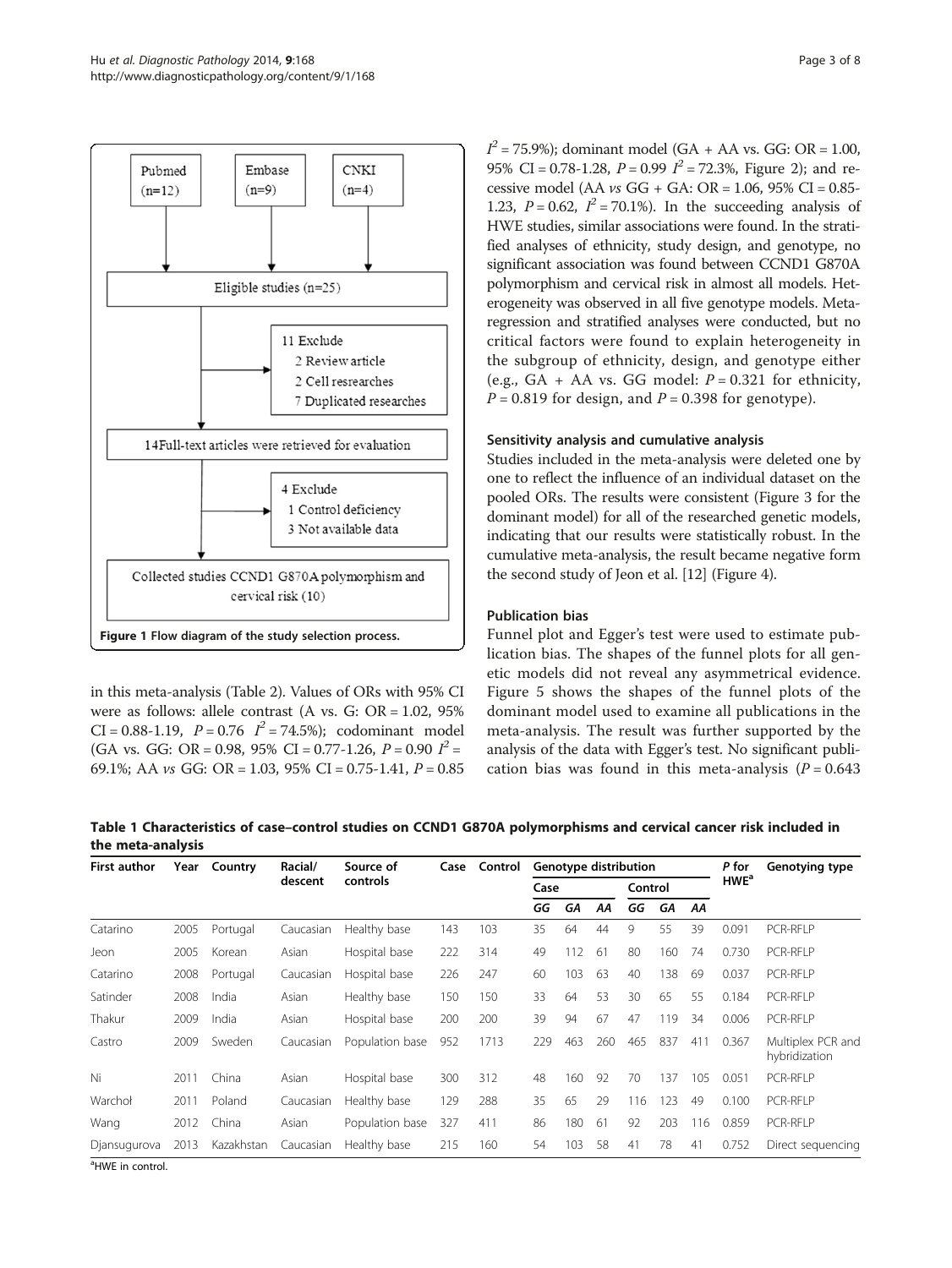Hu etal.

|                 |               | A vs. G   |                   |      |                        | GA vs. GG |               |      |             | AA vs. GG |               |      |             | $GA + AA$ vs. $GG$ |                   |      |             |                   | AA vs. $GG + GA$  |      |                        |  |
|-----------------|---------------|-----------|-------------------|------|------------------------|-----------|---------------|------|-------------|-----------|---------------|------|-------------|--------------------|-------------------|------|-------------|-------------------|-------------------|------|------------------------|--|
|                 | N*            | <b>OR</b> | 95% CI            | P    | $1^2$ (%) <sup>a</sup> | <b>OR</b> | 95% CI        | P    | $1^2 (%)^a$ | <b>OR</b> | 95% CI        | P    | $I^2 (%)^a$ | <b>OR</b>          | 95% CI            | P    | $I^2 (%)^a$ | <b>OR</b>         | 95% CI            | P    | $1^2$ (%) <sup>a</sup> |  |
| Total           | 10            | 1.02      | $0.88 - 1.19$     | 0.76 | 74.5                   | 0.98      | $0.77 - 1.26$ | 0.90 | 69.1        | 1.03      | $0.75 - 1.41$ | 0.85 | 75.9        | 1.00               | $0.78 - 1$<br>.28 | 0.99 | 72.3        | 1.06              | $0.85 - 1.32$     | 0.62 | 70.1                   |  |
| <b>HWE</b>      | 8             | 1.01      | $0.86 - 1.18$     | 0.92 | 71.9                   | 1.08      | $0.85 - 1.39$ | 0.52 | 62.2        | 1.00      | $0.72 - 1.39$ | 0.99 | 73.1        | 1.06               | $0.82 - 1$<br>.36 | 0.66 | 68.7        | 0.97              | $0.79 - 1.20$     | 0.79 | 59.8                   |  |
| Ethnicity       |               |           |                   |      |                        |           |               |      |             |           |               |      |             |                    |                   |      |             |                   |                   |      |                        |  |
| Caucasian       | 5.            | 0.99      | $0.79 - 1$<br>.25 | 0.95 | 78.1                   | 0.84      | $0.52 - 1.35$ | 0.47 | 82.8        | 0.92      | $0.56 - 1.52$ | 0.75 | 79.8        | 0.87               | $0.54 - 1$<br>.39 | 0.55 | 84.5        | 1.13              | .30<br>$0.97 - 1$ | 0.11 | 1.3                    |  |
| Asian           | 5.            | 1.05      | $0.84 - 1.33$     | 0.65 | 76.1                   | 1.11      | $0.88 - 1.40$ | 0.38 | 25.6        | 1.13      | $0.70 - 1.83$ | 0.61 | 77.1        | 1.10               | $0.86 - 1.41$     | 0.44 | 40.4        | 1.06              | $0.68 - 1.65$     | 0.79 | 83.9                   |  |
| Design          |               |           |                   |      |                        |           |               |      |             |           |               |      |             |                    |                   |      |             |                   |                   |      |                        |  |
| Healthy base    | 4             | 0.98      | .36<br>$0.71 - 1$ | 0.91 | 76.8                   | 0.88      | $0.47 - 1.64$ | 0.70 | 78.1        | 0.90      | $0.45 - 1.78$ | 0.76 | 77.5        | 0.89               | $0.47 - 1.67$     | 0.71 | 81.3        | 1.02 <sub>1</sub> | $0.79 - 1.31$     | 0.91 | -6.7                   |  |
| Hospital base   | 4             | 1.11      | $0.87 - 1.40$     | 0.40 | 71.7                   | 0.99      | $0.60 - 1.63$ | 0.96 | 79.4        | .24       | $0.75 - 2.07$ | 0.40 | 74.5        | 1.06               | $0.68 - 1.66$     | 0.80 | 76.6        | 1.25              | $0.82 - 1.89$     | 0.30 | 77.1                   |  |
| Population base | $\mathcal{P}$ | 0.94      | $0.64 - 1.39$     | 0.76 | 91.0                   | 1.08      | $0.91 - 1.28$ | 0.38 | 0.0         | 0.87      | 0.39-1.95     | 0.73 | 91.2        | 1.00               | $0.70 - 1.44$     | 0.99 | 72.7        | 0.85              | $0.42 - 1.70$     | 0.64 | 92.0                   |  |
| Genotyping type |               |           |                   |      |                        |           |               |      |             |           |               |      |             |                    |                   |      |             |                   |                   |      |                        |  |
| <b>PCR-RFLP</b> | 8             | 1.00      | $0.82 - 1.23$     | 0.97 | 78.3                   | 0.94      | $0.67 - 1.33$ | 0.73 | 75.3        | 0.98      | $0.64 - 1.51$ | 0.93 | 79.6        | 0.96               | $0.68 - 1.34$     | 0.79 | 77.3        | 1.04              | $0.77 - 1.40$     | 0.80 | 74.9                   |  |
| Other           |               | 1.12      | $1.01 - 1.25$     | 0.03 | 0.0                    | 1.11      | $0.92 - 1.33$ | 0.27 | 0.0         | 1.25      | $1.02 - 1.54$ | 0.03 | 0.0         | 1.16               | 0.97-1.37         | 0.10 | 0.0         | 1.17              | 0.99-1.39         | 0.06 | 0.0                    |  |

<span id="page-3-0"></span>Table 2 Summary ORs and 95% CI of CCND1 G870A polymorphisms and cervical cancer risk

\*Numbers of comparisons <sup>a</sup>Test for heterogeneity. The significance of the bold values are all 0.03.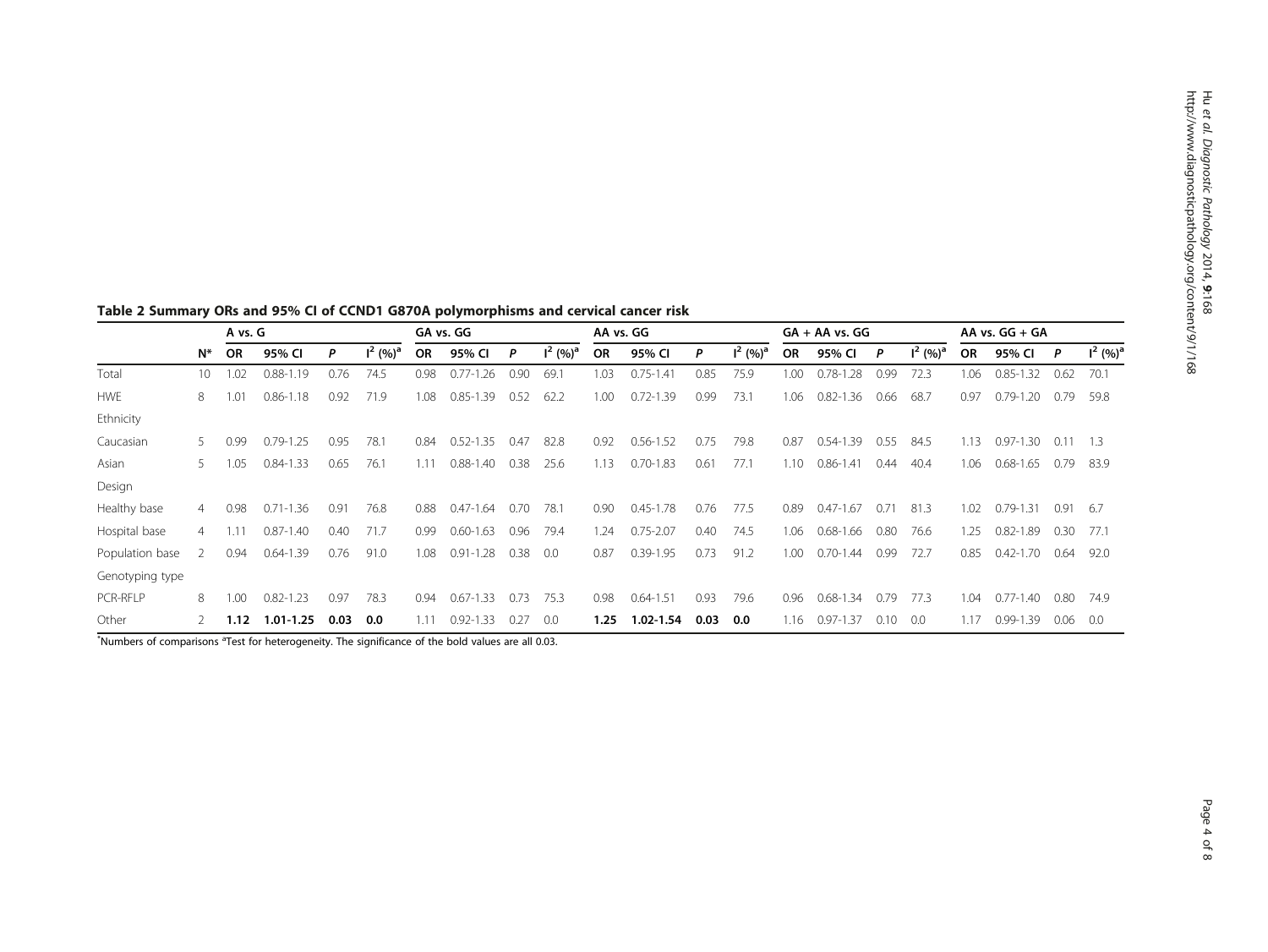<span id="page-4-0"></span>

for A vs. G; GA vs. GG:  $P = 0.427$ ; AA vs. GG:  $P = 0.558$ ;  $(GA + AA)$  vs.  $GG: P = 0.423$ ; AA vs.  $(GG + GA): P = 0.884$ .

## **Discussion**

Cervical cancer is one of the most dangerous causes of health deficiency and death worldwide. Epidemiological studies have revealed that HPV infection is an important factor contributing to cervical cancer. Furthermore, gene mutation and abnormal tumor cell proliferation may serve critical functions in cancer development.

The CCND1 gene is located at chromosome 11q13 and encodes a key cell cycle regulatory protein with 295 amino acids. CCND1 is an activator of CDK, which can regulate cell division by accelerating/decelerating the transition from G1 to S phase. Over-expression of CCND1 could result in the aberrant proliferation of DNA damage and the accumulation of genetic errors. Some SNPs of CCND1 have been reported. The G-to-A mutation is found in a well-known locus in the boundary of exon 4 and intron 4. This mutation does not alter any amino acid in the protein

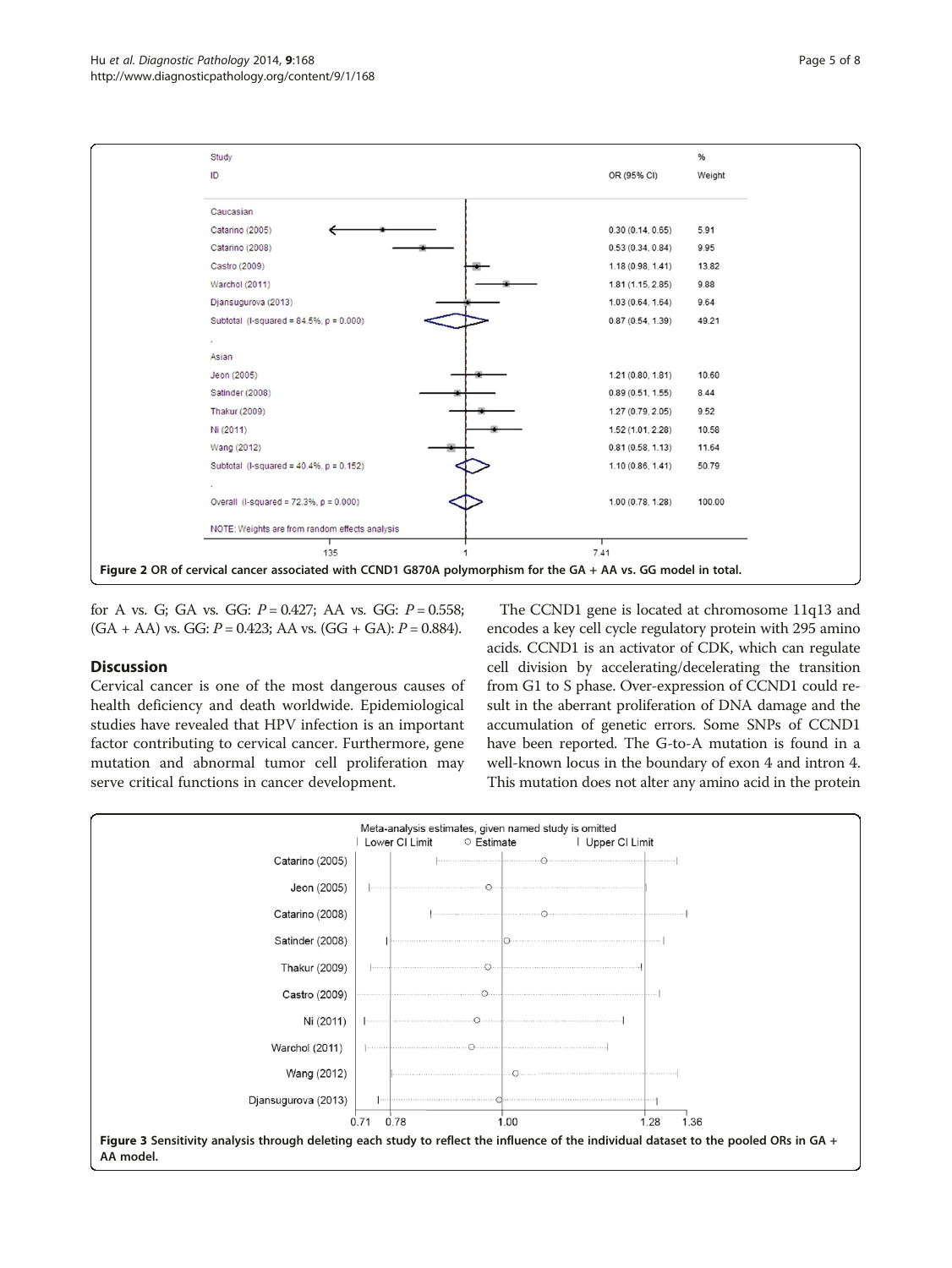<span id="page-5-0"></span>

sequence. CCND1 G870A mutation results in an alternatively spliced transcript with a longer half-life than the CCND1 G allele and thus enables abnormal cells to pass through the G1-S checkpoint easily. Previous studies have demonstrated that CCND1 G870A polymorphism is significantly associated with the development of various cancers, such as breast cancer, prostate cancer, colorectal cancer, and other cancer types [\[21-25\]](#page-7-0).

In 2005, Catarino et al. firstly find that CCND1 GG polymorphism is associated with a 3.45-fold higher risk for the development of cervical cancer in a Portuguese population (OR = 3.45, 95% CI: 1.47-7.56) [[10](#page-6-0)]. The

same results were reported in a subsequent study in 2008 [[13\]](#page-6-0). Similarly, the report by Wang et al. also demonstrated that the GG/GA genotype increased the cervical cancer risk in a Chinese population (OR = 3.31, 95% CI: 1.28-8.59) [[19\]](#page-7-0). By contrast, Satinder et al. found that the AA genotype elevated cervical cancer suscep-tibility in Indians (OR = 3.7, 95% CI: 1.56-8.87) [[14](#page-6-0)]. Thakur et al. also indicated in 2009 that Indian individuals carrying the AA genotype have a 2.49-fold increased risk of developing cervical cancer (OR = 2.49, 95% CI: 1.51-4.09) [\[15\]](#page-7-0). Moreover, other studies by Castro et al. [\[16](#page-7-0)] and Warchol et al. [[18\]](#page-7-0) found a

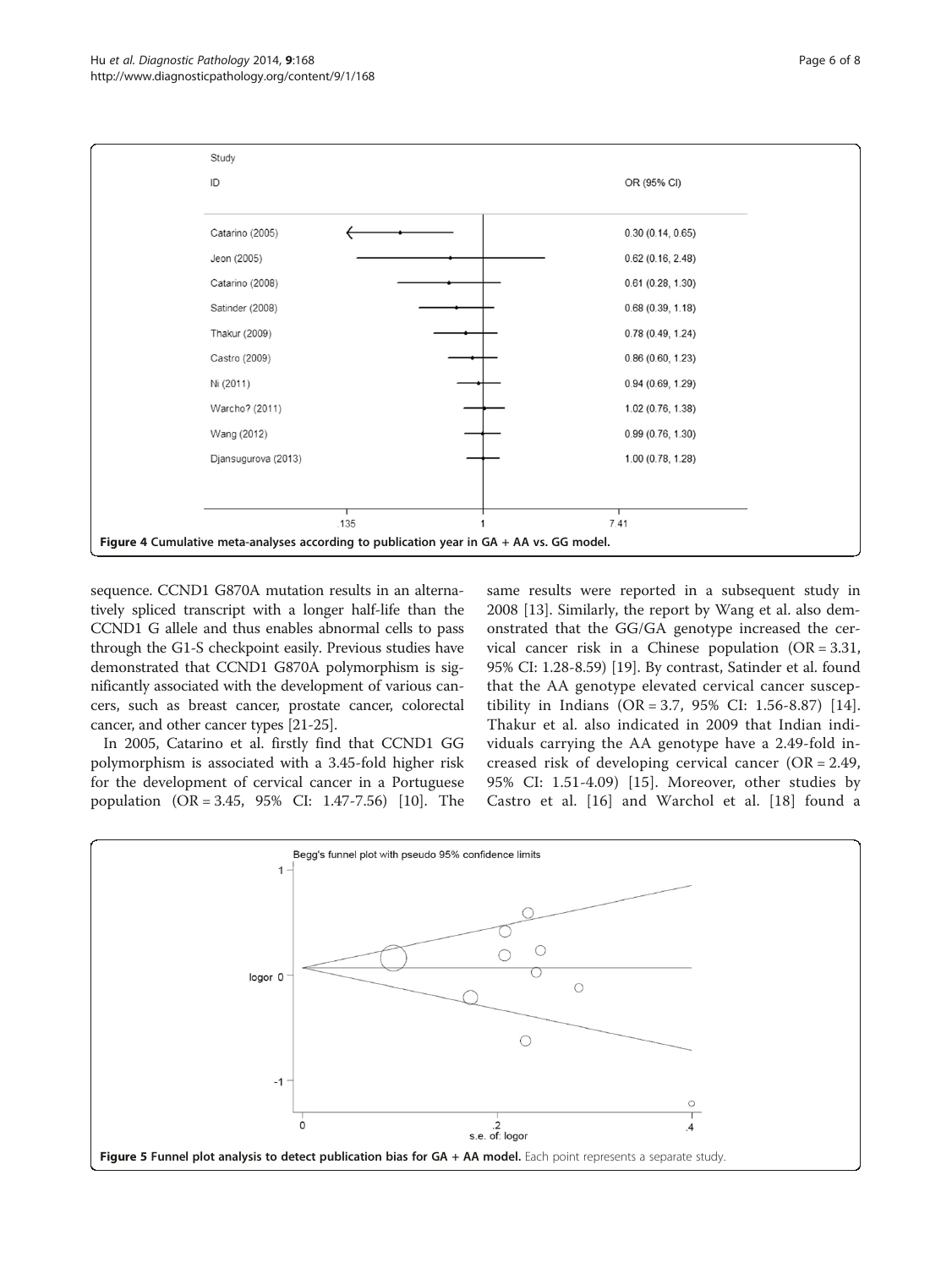<span id="page-6-0"></span>significant association between the A allele and cervical cancer risk. However, some other studies did not reveal any significant associations between CCND1 G870A polymorphism and cervical cancer.

In 2011, Ni et al. reported the first meta-analysis on the association between CCND1 G870A polymorphism and cervical cancer risk [[17\]](#page-7-0). Only five studies were included in their review. The small sample size without stratified and cumulative analysis may have influenced the strength of their results. Furthermore, in the subsequent meta-analysis of Wu et al., the strength of the conclusion was not enough due to the lack of detailed analysis [11]. Our updated meta-analysis, which includes 10 case–control studies with 2,864 patients and 3,898 controls, did not reveal any significant associations for all genetic models even when stratified analysis was conducted according to ethnicity, study design, and genotyping type. Moreover, the interaction between G870A polymorphism, HPV infectious status and cervical cancer risk was not conducted due to the deficiency of the data. Nevertheless, some current studies have shown that the presence of HPV infection combined with CCND1 G870A polymorphism might increase the risk of cervical cancer, which was consistent with the published reports with positive expression of HPV infection in cervical cancer [\[19,26,27](#page-7-0)]. Large sample size with more carefully stratified analyses, more exact statistic techniques and cumulative analysis and meta-regression analysis indicated that our results were statistically robust.

Our analysis has some limitations. First, some heterogeneity still exists despite stratified analysis, and the meta-regression could not be explained successfully. Second, some environmental factors, such as smoking, drinking, and HPV infection, were not included in our meta-analysis because of data deficiency. Third, the sample size was relatively small, which might have yielded false results and inaccurate conclusions.

#### Conclusion

In conclusion, this meta-analysis indicated that CCND1 G870A polymorphism may not be a risk factor of cervical cancer development. Large and well-designed case–control studies are needed to validate our findings further.

## Consent

Written informed consent was obtained from the patient for the publication of this report and any accompanying images.

#### Abbreviations

HWE: Hardy–Weinberg equilibrium; CCND1: Cyclin D1; SNP: Single nucleotide polymorphism; CNKI: China National Knowledge Infrastructure; OR: Odds ratio; CI: Confidence interval.

#### Competing interest

The authors declare that they have no competing interest.

#### Authors' contributions

Yuan-Yuan Hu, Rong Zheng and Chong Guo performed the literature search, data extraction, and statistical analysis and drafted the manuscript. Yu-Ming Niu supervised the literature search, data extraction, analysis and reviews the manuscript. Yuan-Yuan Hu, Rong Zheng, Chong Guo and Yu-Ming Niu read and approved the final manuscript.

#### Acknowledgement

We gratefully acknowledged the support of the subjects who participated in this study. This study was partly supported by the Foundation of Ministry of Education of Hubei Province (D20142102) and Foundation of Taihe Hospital (2013GPY07).

#### Author details

<sup>1</sup>Department of Stomatology, Taihe Hospital, Hubei University of Medicine 32 South Renmin Road, Shiyan 442000, China. <sup>2</sup> Department of gynaecology and obstetrics, Taihe Hospital, Hubei University of Medicine, 32 South Renmin Road, Shiyan 442000, China. <sup>3</sup>Clinical and Evidence-Based Medicine Center, Taihe Hospital, Hubei University of Medicine, Shiyan, P. R. China.

#### Received: 21 June 2014 Accepted: 16 August 2014 Published online: 10 September 2014

#### References

- 1. Jemal A, Bray F, Center MM, Ferlay J, Ward E, Forman D: Global cancer statistics. CA Cancer J Clin 2011, 61:69-90.
- 2. Garcia-Espinosa B, Nieto-Bona MP, Rueda S, Silva-Sanchez LF, Piernas-Morales MC, Carro-Campos P, Cortes-Lambea L, Moro-Rodriguez E: Genotype distribution of cervical human papillomavirus DNA in women with cervical lesions in bioko, equatorial quinea. Diagn Pathol 2009, 4:31.
- 3. Tang SY, Li L, Li YL, Liu AY, Yu MJ, Wan YP: Distribution and location of daxx in cervical epithelial cells with high risk human papillomavirus positive. Diagn Pathol 2014, 9:1.
- 4. Galderisi U, Jori FP, Giordano A: Cell cycle regulation and neural differentiation. Oncogene 2003, 22:5208–5219.
- 5. Sherr CJ: Cancer cell cycles. Science 1996, 274:1672–1677.
- Zhang B, Liu W, Li L, Lu J, Liu M, Sun Y, Jin D: Kai1/cd82 and cyclin d1 as biomarkers of invasion, metastasis and prognosis of laryngeal squamous cell carcinoma. Int J Clinical Exp Pathol 2013, 6:1060–1067.
- 7. Myong NH: Cyclin d1 overexpression, p16 loss, and prb inactivation play a key role in pulmonary carcinogenesis and have a prognostic implication for the long-term survival in non-small cell lung carcinoma patients. Cancer Res Treat 2008, 40:45–52.
- 8. Abramson VG, Troxel AB, Feldman M, Mies C, Wang Y, Sherman L, McNally S, Diehl A, Demichele A: Cyclin d1b in human breast carcinoma and coexpression with cyclin d1a is associated with poor outcome. Anticancer Res 2010, 30:1279–1285.
- 9. Betticher DC, Thatcher N, Altermatt HJ, Hoban P, Ryder WD, Heighway J: Alternate splicing produces a novel cyclin d1 transcript. Oncogene 1995, 11:1005–1011.
- 10. Catarino R, Matos A, Pinto D, Pereira D, Craveiro R, Vasconcelos A, Lopes C, Medeiros R: Increased risk of cervical cancer associated with cyclin d1 gene a870g polymorphism. Cancer Genet Cytogenet 2005, 160:49–54.
- 11. Wu Y, Fu H, Zhang H, Huang H, Chen M, Zhang L, Yang H, Qin D: Cyclin d1 (ccnd1) g870a polymorphisms and cervical cancer susceptibility: a meta-analysis based on ten case–control studies. Tumour Biol 2014, 35:6913–6918.
- 12. Jeon YT, Kim JW, Song JH, Park NH, Song YS, Kang SB, Lee HP: Cyclin d1 g870a polymorphism and squamous cell carcinoma of the uterine cervix in korean women. Cancer Lett 2005, 223:259–263.
- 13. Catarino R, Pereira D, Breda E, Coelho A, Matos A, Lopes C, Medeiros R: Oncogenic virus-associated neoplasia: a role for cyclin d1 genotypes influencing the age of onset of disease? Biochem Biophys Res Commun 2008, 370:118–122.
- 14. Satinder K, Chander SR, Pushpinder K, Indu G, Veena J: Cyclin d1 (g870a) polymorphism and risk of cervix cancer: a case control study in north indian population. Mol Cell Biochem 2008, 315:151–157.